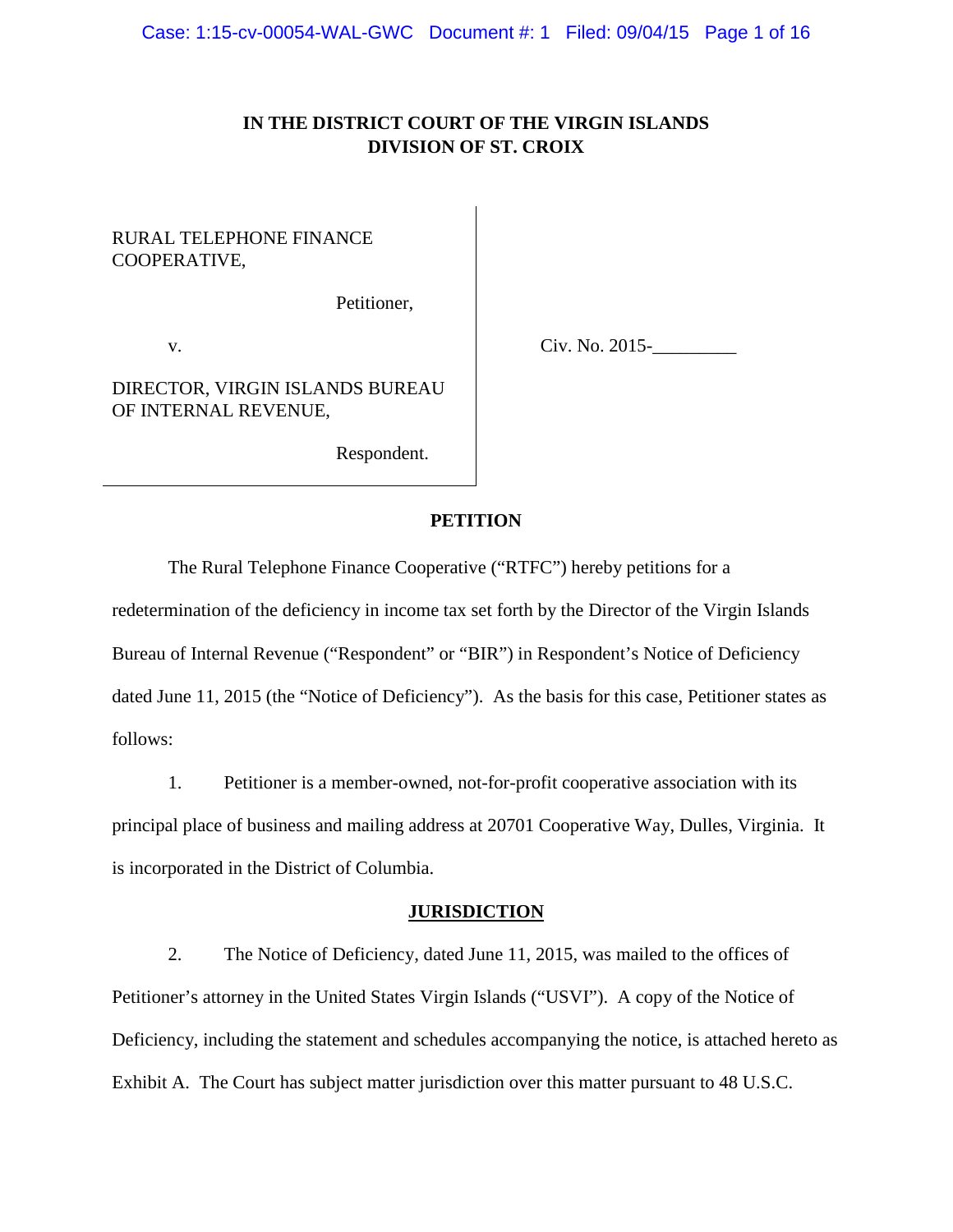§ 1612(a), as this is a civil proceeding with respect to the income tax law of the USVI. This action is for the redetermination of income tax under Rule 71A.1 of the Local Rules of Civil Procedure of the District Court of the Virgin Islands.

# **TAXES IN CONTROVERSY**

3. The deficiencies as determined by Respondent are in income taxes for the calendar years 1996, 1997, 1999, 2000, 2001, 2002, 2003, 2004, and 2005 (the "Years in Issue") in the following amounts:

| Year | <b>Amount of Claimed</b> |
|------|--------------------------|
|      | <b>Deficiency</b>        |
| 1996 | \$1,361,360              |
| 1997 | \$1,815,022              |
| 1999 | \$12,268,410             |
| 2000 | \$13,563,550             |
| 2001 | \$18,897,340             |
| 2002 | \$14,404,315             |
| 2003 | \$17,460,520             |
| 2004 | \$11,196,570             |
| 2005 | \$956,692                |

# **ASSIGNMENTS OF ERROR**

4. The determination of the tax set forth in the Notice of Deficiency contains only

the following two-sentence explanation as to the basis for the claimed deficiency:

It is determined that income from [RFTC's] trade or business derived from sources within the United States Virgin Islands is reportable to the United States Virgin Islands Bureau of Internal Revenue on Form 1120-F and is subject to a 10% surcharge. Applied as per Internal Revenue Code § 61, § 937 and § 6020(b).

and it is based on the following errors:

# **RTFC Had No Income Effectively Connected with a USVI Trade or Business**

(a) Respondent erred in determining that RTFC had income effectively

connected with a trade or business in the USVI during the Years in Issue.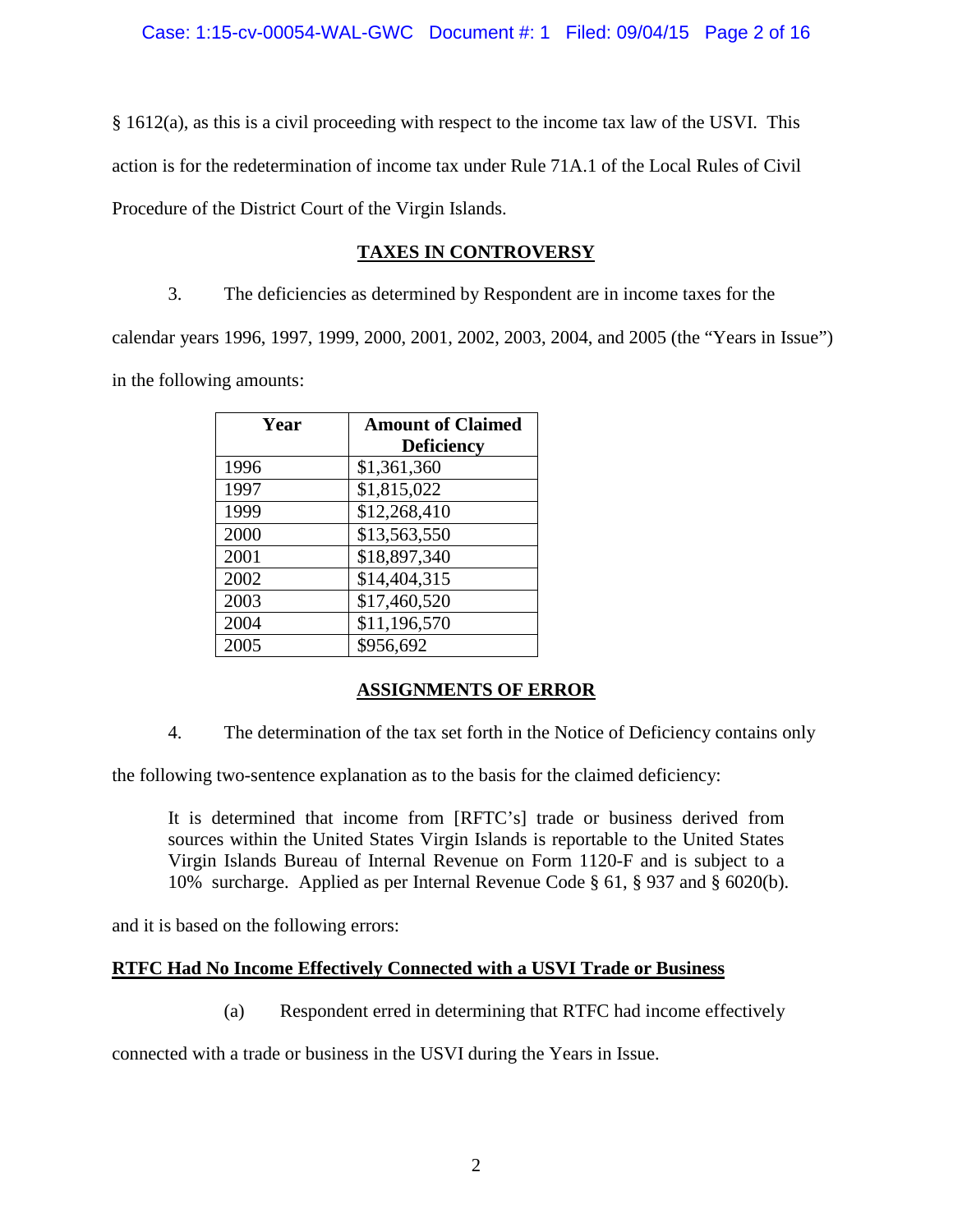#### Case: 1:15-cv-00054-WAL-GWC Document #: 1 Filed: 09/04/15 Page 3 of 16

(i) Section  $882<sup>1</sup>$  $882<sup>1</sup>$  $882<sup>1</sup>$  is not cited in the Notice of Deficiency, but it, rather than the sections cited in the Notice of Deficiency, provides the standard for determining whether a U.S. company owes taxes based on engagement in a trade or business in the USVI.

(ii) The provisions of the U.S. Internal Revenue Code serve as the income tax code of the USVI with the substitution of the term "Virgin Islands" for the term "United States" and vice versa except where manifestly inapplicable or incompatible with a separate territorial tax system. This tax system is called the "mirror" system of taxation.

(iii) Under Section 882, as mirrored in the USVI, "[a] foreign corporation engaged in trade or business within the [USVI] during the taxable year" is subject to taxation "on its taxable income which is effectively connected with the conduct of a trade or business within the [USVI]." I.R.C. § 882(a)(1). Therefore, in order to owe taxes in the USVI, RTFC must *both* (1) be engaged in trade or business within the USVI *and* (2) have income effectively connected with the conduct of that trade or business.

(iv) RTFC's very limited activities in the USVI during the Years in Issue, which are described below, fall far short of what is required to constitute engagement in trade or business in the USVI. These activities were not considerable, continuous, or regular.

(v) Even if it were considered to have engaged in a USVI trade or business during the Years in Issue, RTFC's interest income from USVI sources does not meet the second requirement of Section 882(a): that it be *effectively connected* with the conduct of a trade or business within the USVI.

(vi) Section  $864(c)(2)$  provides the rules for determining whether interest income will be considered effectively connected with a trade or business. Treasury

<span id="page-2-0"></span><sup>&</sup>lt;sup>1</sup> Unless otherwise noted, all section references are to the Internal Revenue Code of 1986, as amended and in effect for the Years in Issue.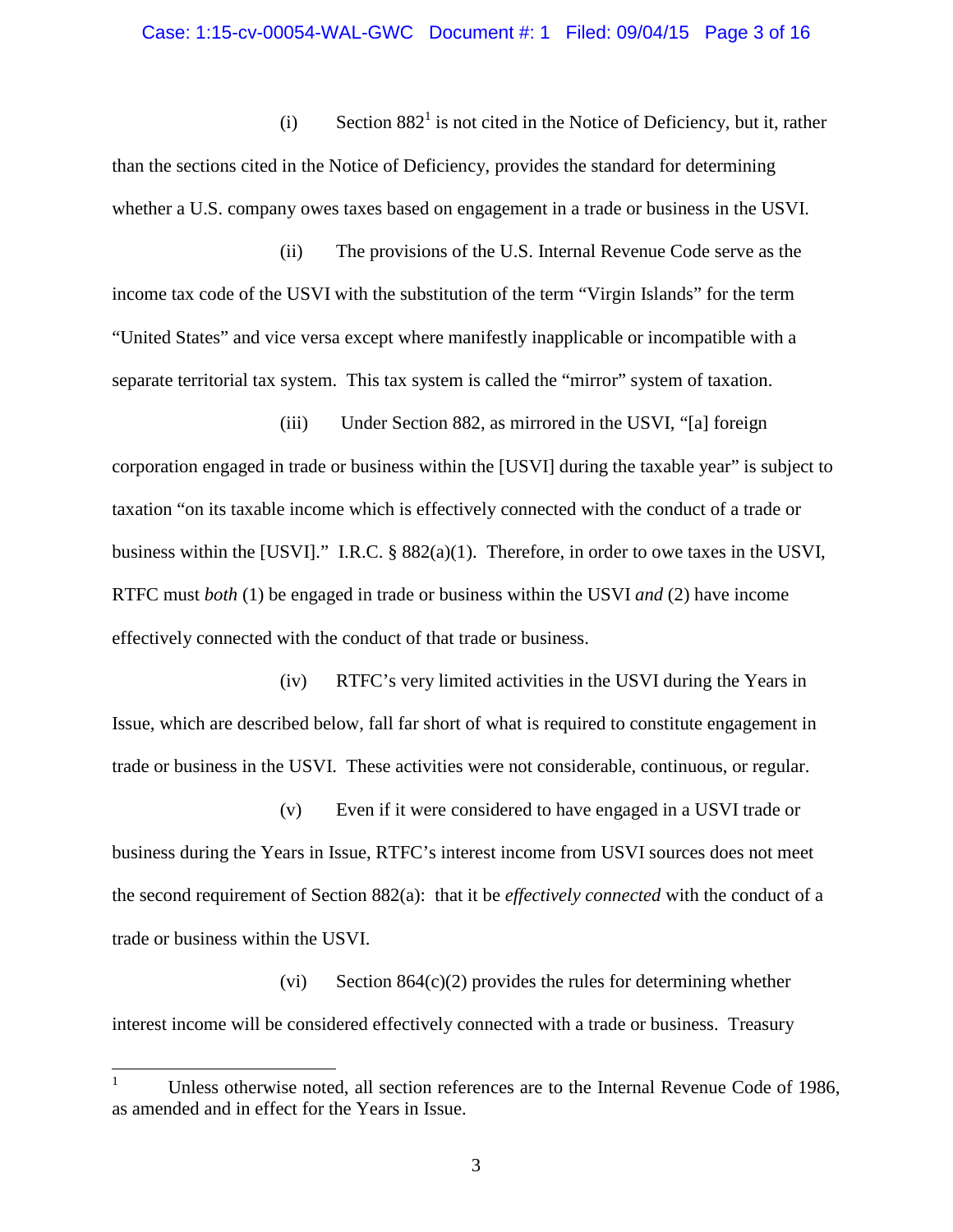#### Case: 1:15-cv-00054-WAL-GWC Document #: 1 Filed: 09/04/15 Page 4 of 16

Regulations under Section 864 contain special rules for determining whether income from stocks or securities is effectively connected with the active conduct of a banking, financing, or similar business. Treas. Reg.  $\S 1.864-4(c)(5)$ . For purposes of this regulation, "securities" includes "any bill, note, bond, debenture, or other evidence of indebtedness, or any evidence of an interest in, or right to subscribe to or purchase, any of the foregoing items." Treas. Reg.  $\S 1.864-4(c)(5)(v)$ . A corporation is considered to be connected with the active conduct of a banking, financing, or similar business where it makes mortgage, industrial, or other loans. Treas. Reg. § 1.864-  $4(c)(5)(i)(b)$ .

(vii) If a foreign corporation is considered to be engaged in the active conduct of a banking, financing, or similar business in the USVI, such as making loans, interest income within the USVI will be treated as effectively connected with the conduct *only if* "the . . . securities giving rise to such income . . . are attributable to the [USVI] office through which such business is carried on." Treas. Reg.  $\S 1.864-4(c)(5)(ii)$ . A security will be deemed to be attributable to a USVI office "only if such office actively and materially participated in soliciting, negotiating, or performing other activities required to arrange the acquisition of the . . . security." Treas. Reg. § 1.864-4(c)(5)(iii).

(viii) RTFC is engaged in the active conduct of a banking, financing, or similar business because it makes loans to unrelated rural telephone companies and their affiliatesin the United State[s](#page-3-0)<sup>2</sup> and its territories and possessions, including the USVI.

(ix) However, RTFC does not now nor has it ever had a USVI office of any sort, much less one that "actively and materially participated in soliciting, negotiating, or performing other activities required to arrange the acquisition" of the loans. Treas. Reg. § 1.864-

<span id="page-3-0"></span><sup>&</sup>lt;sup>2</sup> As used herein, the term "United States" includes only the 50 States and the District of Columbia; it does not include any United States territory or possession, including the USVI.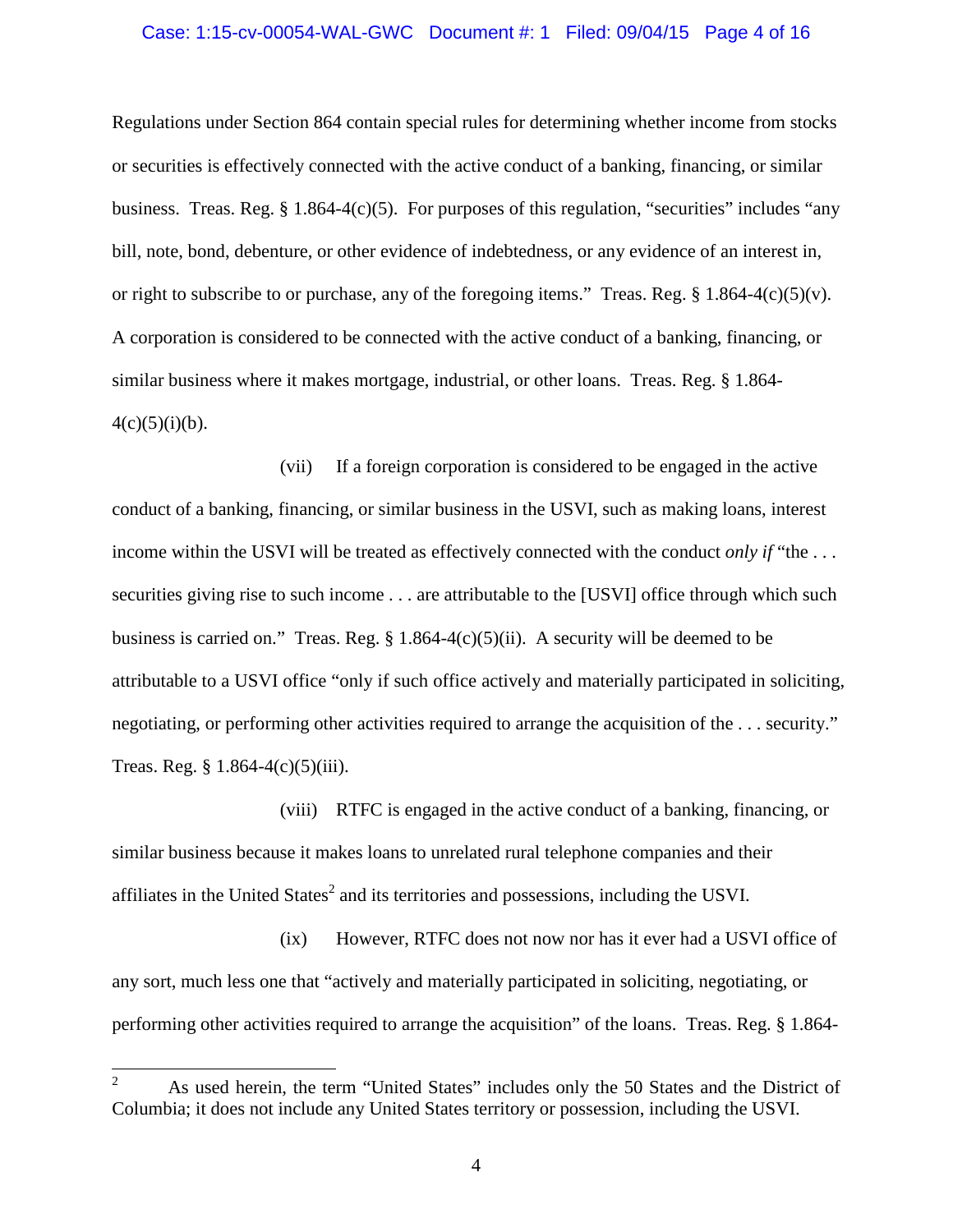#### Case: 1:15-cv-00054-WAL-GWC Document #: 1 Filed: 09/04/15 Page 5 of 16

 $4(c)(5)(ii)$ , (iii). Accordingly, even if RTFC were considered to have been engaged in the conduct of a trade or business in the USVI during the Years in Issue, RTFC's interest income from the loans was not effectively connected with the conduct of such trade or business.

(x) Therefore, RTFC meets neither requirement of Section 882 during the Years in Issue: It was not engaged in a trade or business within the USVI and, even if it were so engaged, any income from RTFC's loans in the USVI was not effectively connected with the conduct of a trade or business in the USVI.

# **The Returns Prepared by Respondent Failed to Include Exclusions and Deductions and Were Not Prepared on the Basis of Petitioner's Fiscal Year**

(b.) Even if RTFC did have income effectively connected with a trade or business in the USVI, Respondent erred in failing to include exclusions and deductions in the tax returns prepared by Respondent pursuant to Section 6020(b).

(i) Section 6020(b) states that if a corporation fails to file a return required by law, the Director "shall make such return from his own knowledge and from such information as he can obtain through testimony or otherwise." I.R.C. § 6020(b). Respondent included with the Notice of Deficiency Forms 1120-F for calendar years 1996-1997 and 1999- 2005. The returns were prepared on the basis of the calendar year and not on the basis of Petitioner's fiscal year.

(ii) Respondent included interest income on those Forms 1120-F but did not include any deductions or exclusions.

(iii) RTFC is a not-for-profit cooperative taxed under Subchapter T of the Code, which files its U.S. federal income tax returns on the basis of a May 31 fiscal year. In determining the taxable income of a Subchapter T cooperative, there is excluded from taxable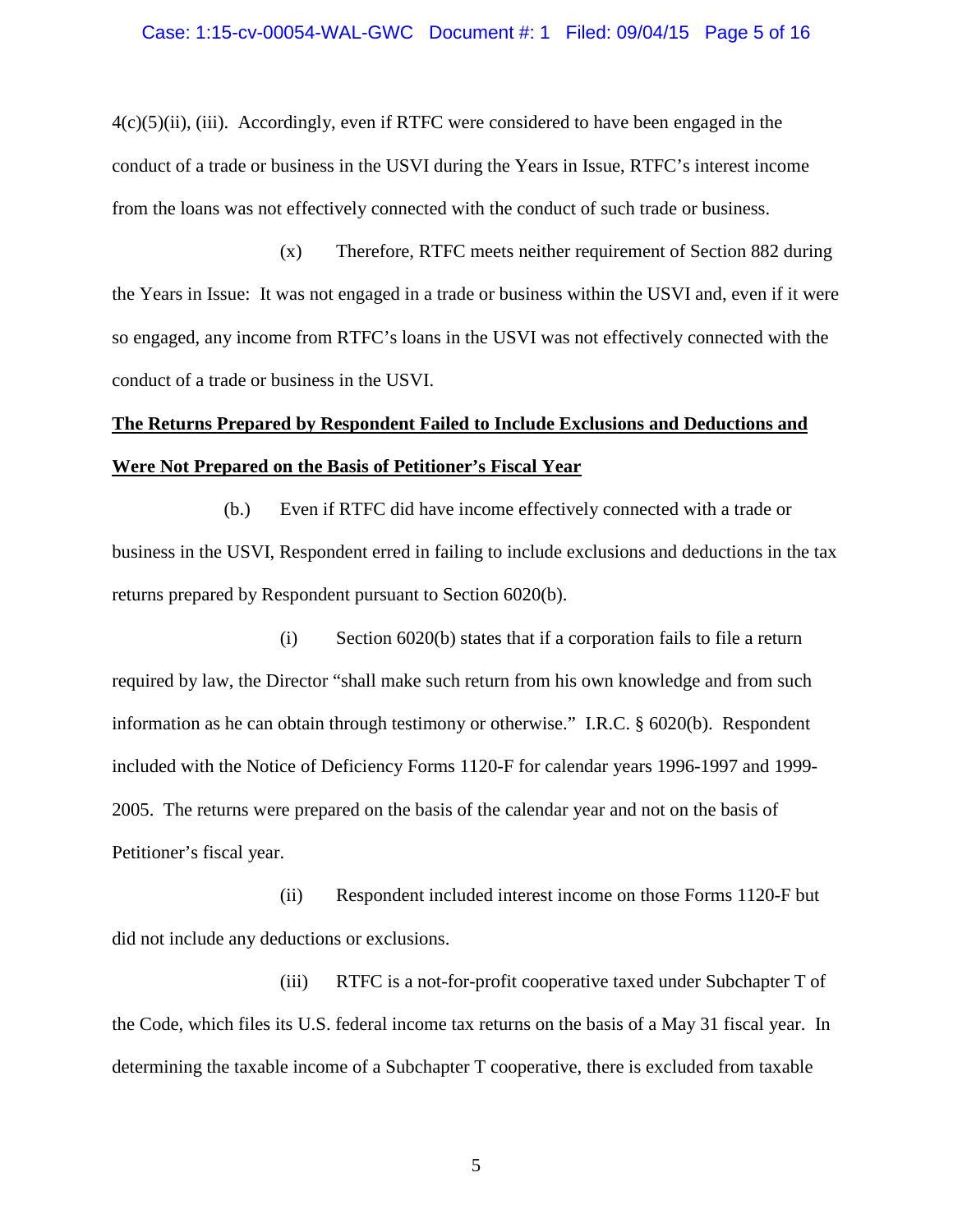#### Case: 1:15-cv-00054-WAL-GWC Document #: 1 Filed: 09/04/15 Page 6 of 16

income amounts that the cooperative pays or allocates to its members as patronage dividends. During the Years in Issue, RTFC generally paid or allocated 99% of the net earnings that it made from interest on loans to its members back to its members as patronage dividends. In addition, RTFC generally contributed the remaining 1% of its net earnings to a cooperative educational fund. Consequently, RTFC typically had minimal (if any) federal income tax liability. In fact, for its fiscal years ended May 31, 1996, May 31, 1997, and May 31, 1999 through May 31, 2005 (years generally corresponding to the Years in Issue), RTFC paid in the aggregate a *total* of approximately \$225,000 in U.S. federal income taxes with respect to the income it earned on *all* of its outstanding loans throughout the United States and its territories and possessions, including the loans giving rise to the interest income at issue here.

(iv) Even if RTFC had interest income effectively connected to the conduct of a trade or business in the USVI (which it did not), RTFC would have had little or no tax liability if deductions and exclusions had been properly included on the Forms 1120-F.

#### **STATEMENT OF FACTS**

5. Petitioner relies on the following statements of fact to sustain each assignment of error:

#### **The Rural Telephone Finance Cooperative**

(a.) RTFC is a member-owned, not-for-profit cooperative created in 1987 to serve the financial needs of the rural telecommunications industry by providing low-interest financing. RTFC makes loans to rural telecommunications companies and cooperatives and their affiliates for debt refinancing, construction or upgrades of infrastructure, acquisitions, and other corporate purposes.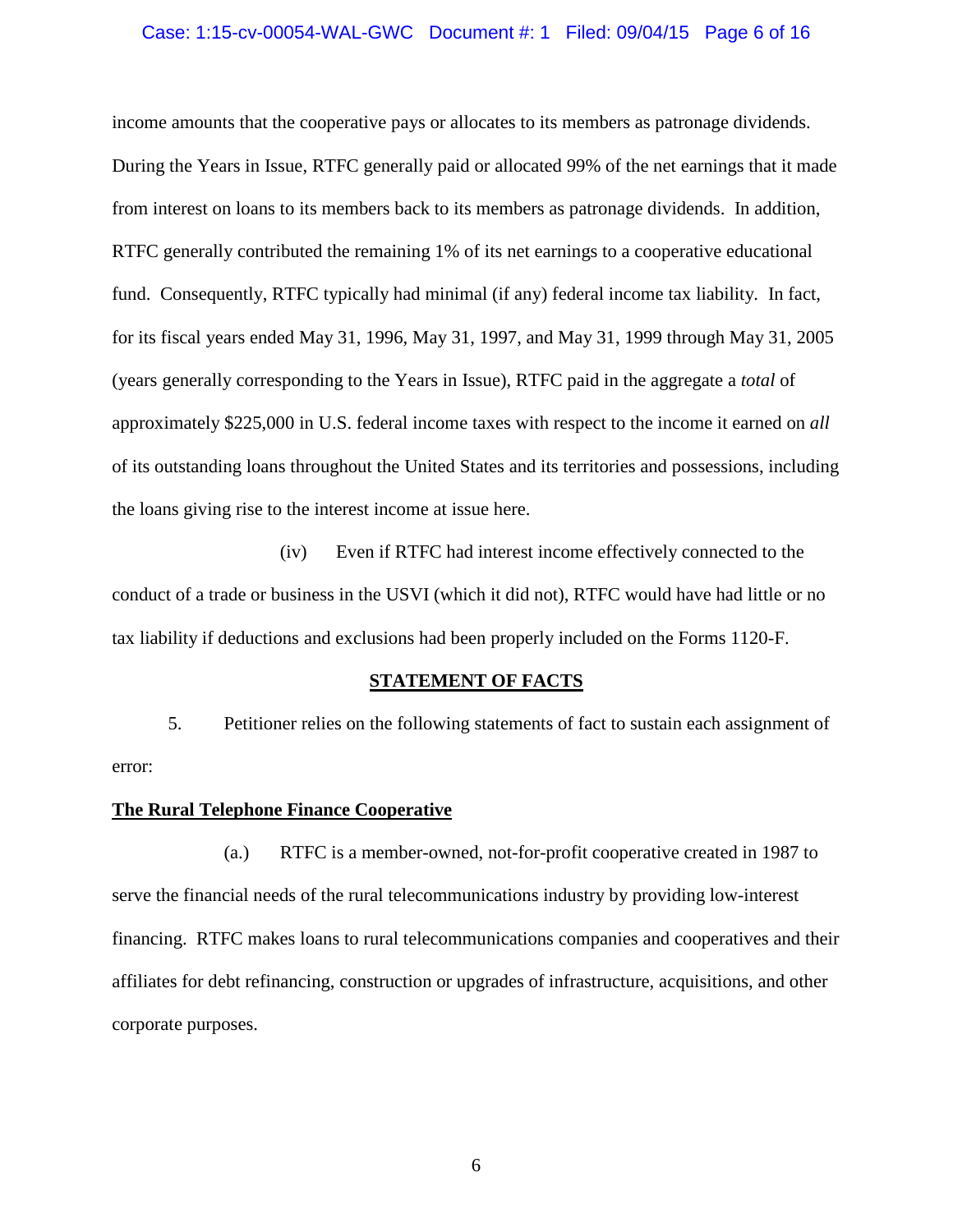#### Case: 1:15-cv-00054-WAL-GWC Document #: 1 Filed: 09/04/15 Page 7 of 16

(b.) RTFC helps ensure the continued viability of the rural telecommunications industry and helps maintain and improve telephone service across the United States and its territories. RTFC was the first source of private financing established solely for the rural telecommunications industry, and it continues to be the only private-sector lender owned and governed by its members in the industry.

(c.) RTFC was incorporated as a member-owned cooperative association in South Dakota in 1987 and reincorporated in the District of Columbia in 2005. RTFC is headquartered in Dulles, Virginia, where it also maintains its principal place of business.

(d.) RTFC makes loans to and provides guarantees for members, affiliates of members, certain industry trade associations, and other organizations that meet applicable financial and feasibility criteria, security requirements, and other conditions.

(e.) There are 486 owner-members of RTFC, representing 44 states and multiple territories. All of RTFC's members are engaged in furnishing telephone or telecommunications services, either directly or indirectly.

(f.) Members of RTFC are cooperative corporations, private corporations, public corporations, nonprofit corporations, utility districts, and other public bodies that are approved by the RTFC Board of Directors and are actively borrowing or are eligible to borrow from the Rural Utilities Service of the United States Department of Agriculture. Holding companies, subsidiaries, and other organizations that are related to members are eligible to borrow from RTFC as affiliates.

(g.) RTFC is taxable under Subchapter T of the Internal Revenue Code, and it is allowed to exclude from taxable income the amount of net earnings directly paid or allocated to its members, who are also borrowers and who are referred to as its patrons. RTFC therefore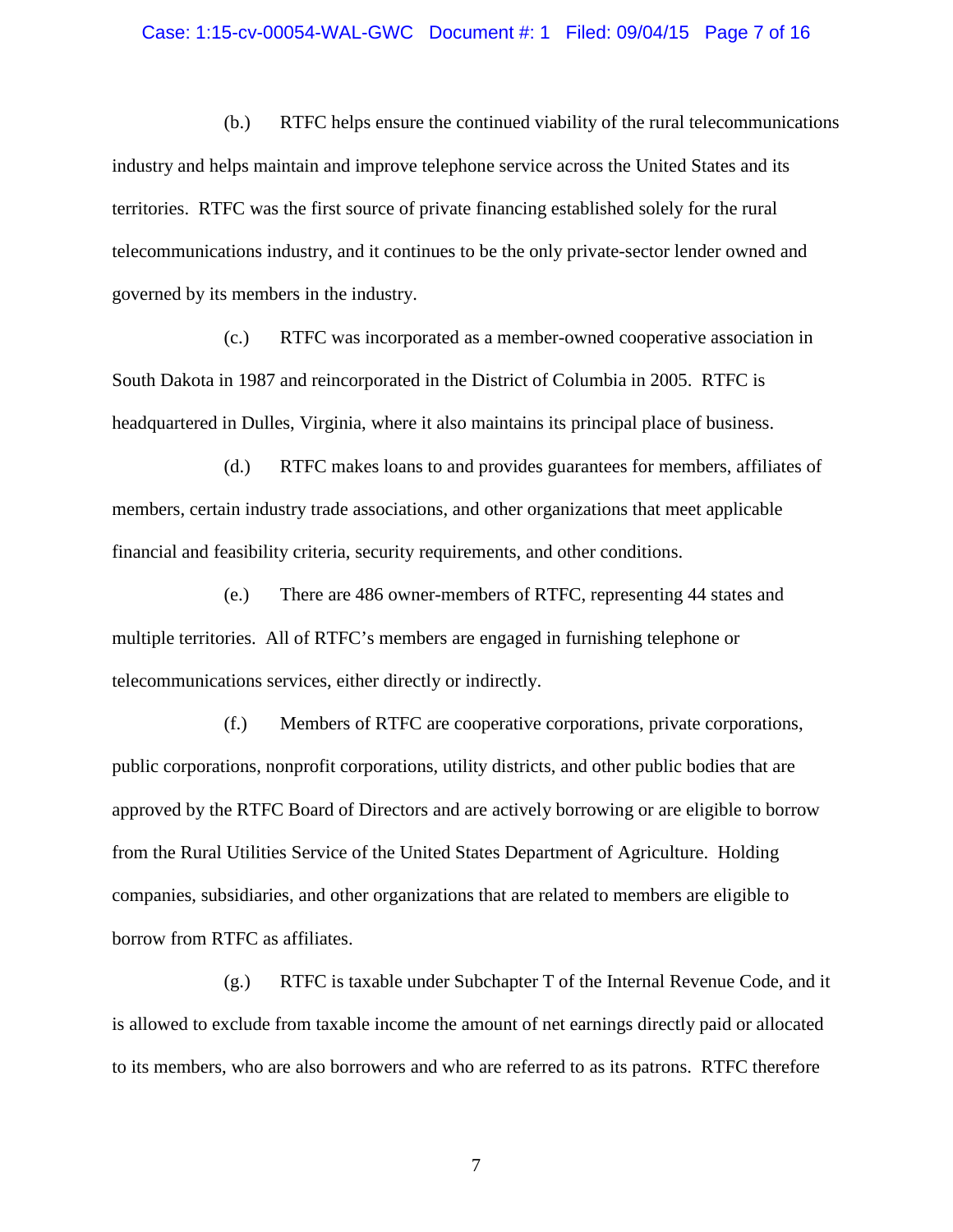#### Case: 1:15-cv-00054-WAL-GWC Document #: 1 Filed: 09/04/15 Page 8 of 16

pays income tax based on its net income, excluding patronage-sourced net earnings directly paid or allocated to its patrons.

(h.) In accordance with its bylaws and board policies, RTFC allocates its net earnings to its patrons, a cooperative educational fund, and a general reserve, if necessary.

(i.) Generally, all net earnings, based on excess of revenues over operating costs and expenses (including the contributions to the cooperative educational fund described in the next subparagraph), are returned to owner-members who are borrowers through patronage allocations and direct payments and are excluded from taxable income pursuant to Subchapter T of the Internal Revenue Code.

(j.) RTFC is also required by the District of Columbia Cooperative Association Act (and previously by the South Dakota Cooperative Association Act) to allocate a portion of its net earnings to a cooperative educational fund. Funds from the cooperative educational fund are disbursed to fund the teaching of cooperative principles and for other cooperative education programs.

(k.) An allocation to the general reserve is made, if necessary, to maintain the balance of the general reserve at 50% of the membership fees collected.

(l.) RTFC is housed with the affiliated National Rural Utilities Cooperative Finance Corporation ("CFC") in Dulles, Virginia. CFC is a member-owned cooperative association for rural electric cooperatives incorporated under the laws of the District of Columbia in 1969. CFC's principal purpose is to provide its members with financing to supplement the loan programs of the Rural Utilities Service. CFC is tax-exempt under Section  $501(c)(4)$ .

(m.) RTFC is a member of CFC, and CFC is the sole lender to RTFC. CFC manages all business operations of RTFC from their shared Dulles, Virginia headquarters.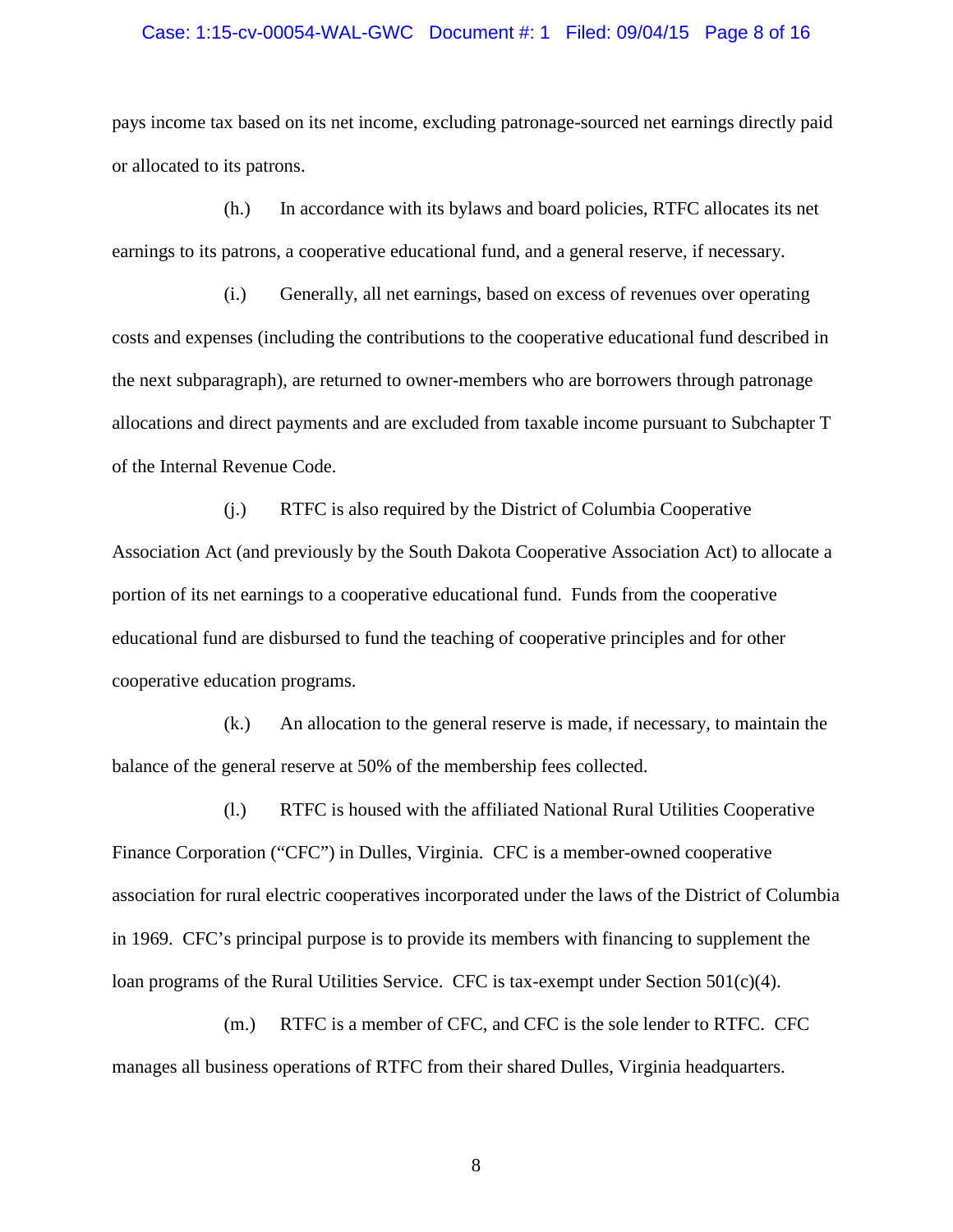#### Case: 1:15-cv-00054-WAL-GWC Document #: 1 Filed: 09/04/15 Page 9 of 16

During the Years in Issue, RTFC had only one employee who was based in Virginia. All other RTFC staff members were employees of CFC, and no CFC employee is or has ever been based in the USVI.

(n.) RTFC's lending staff in Virginia receives applications for and underwrites term loans, lines of credit, bridge loans, and loan syndications. A potential RTFC borrower contacts the lending staff in Virginia to apply for financing. In turn, the lending staff evaluates the borrower's request to determine whether the credit represents an acceptable risk based on RTFC's loan origination and approval policies. If the lending staff determines that credit is acceptable, the staff works with the borrower from RTFC's Virginia offices to structure a loan and to draft a credit recommendation for review by management.

(o.) RTFC management reviews the credit recommendation and terms of the loan at RTFC headquarters in Virginia.

(p.) The RTFC Board of Directors makes the final decision as to whether to approve a loan.

(q.) RTFC's Board of Directors is comprised of citizens and residents of the United States. There has never been a Director from the USVI. All Board meetings are held in the United States; RTFC has never held a Board meeting in the USVI.

(r.) All loans to members and their affiliates are disbursed from RTFC's headquarters in Dulles, Virginia.

(s.) Member-borrowers are required to maintain good financial standing, repay their loans including interest and, for long-term loans, provide annual audited financial statements and documents confirming compliance with all loan covenants. Monitoring and servicing of loans is done from Virginia by RTFC staff. RTFC personnel do not regularly travel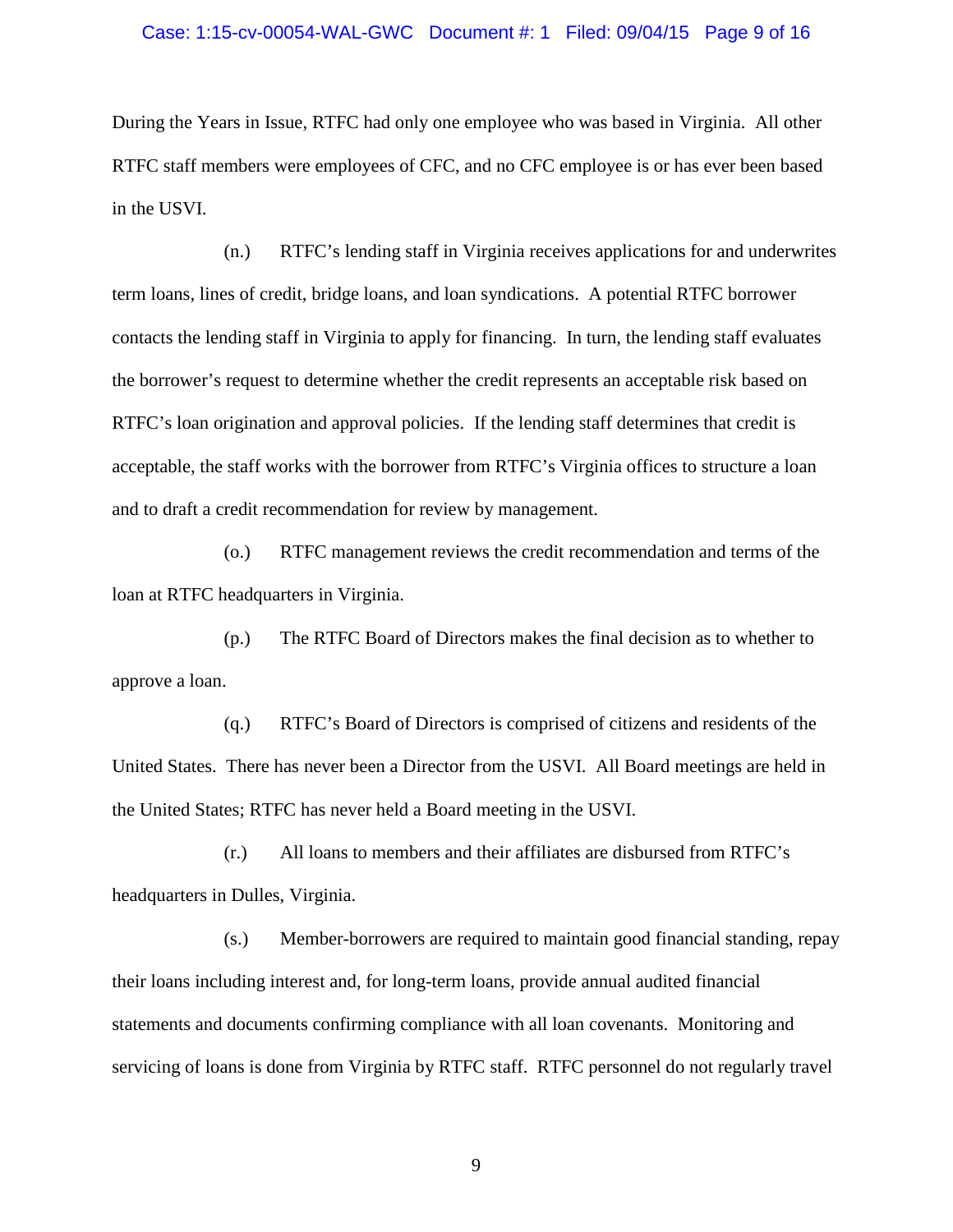#### Case: 1:15-cv-00054-WAL-GWC Document #: 1 Filed: 09/04/15 Page 10 of 16

to the borrower's place of business. RTFC does not establish offices outside of Virginia or dispatch employees for an extended period of time to visit borrowers.

(t.) If a borrower fails to make payments, RTFC credit personnel will attempt to recover the funds, a process that sometimes requires in-person meetings between the borrower and RTFC personnel, generally at RTFC's Virginia offices.

#### **Loans to Innovative Communication Corporation and Vitelco**

(u.) RTFC made loans to member Virgin Islands Telephone Corporation ("Vitelco"), its parent Innovative Communication Corporation ("ICC"), and the predecessor of ICC.

(v.) ICC was a diversified telecommunications company headquartered in the USVI that was owned during the Years in Issue by Jeffrey Prosser ("Prosser"). ICC provided wireline local telephone service, long-distance telephone services, cable television service, and/or wireless telephone service. ICC's immediate parent company was Emerging Communication, Inc., a Delaware corporation ("Emcom"), and Emcom's parent was Innovative Communication Company LLC, a Delaware limited liability company ("ICC-LLC") that was owned by Prosser.

(w.) Vitelco is an incumbent local exchange carrier and provides local fixed wireline telephone service in the USVI. It is engaged primarily in providing local telephone service and access to long-distance service.

(x.) RTFC's loans allowed ICC and its predecessor to acquire Vitelco and then to expand into other telecommunications-related sectors. Aided by RTFC loans, in 1998, ICC acquired cellular and cable television businesses in the Virgin Islands. RTFC's loans also enabled ICC and Vitelco to rebuild when hurricanes damaged the infrastructure of the USVI.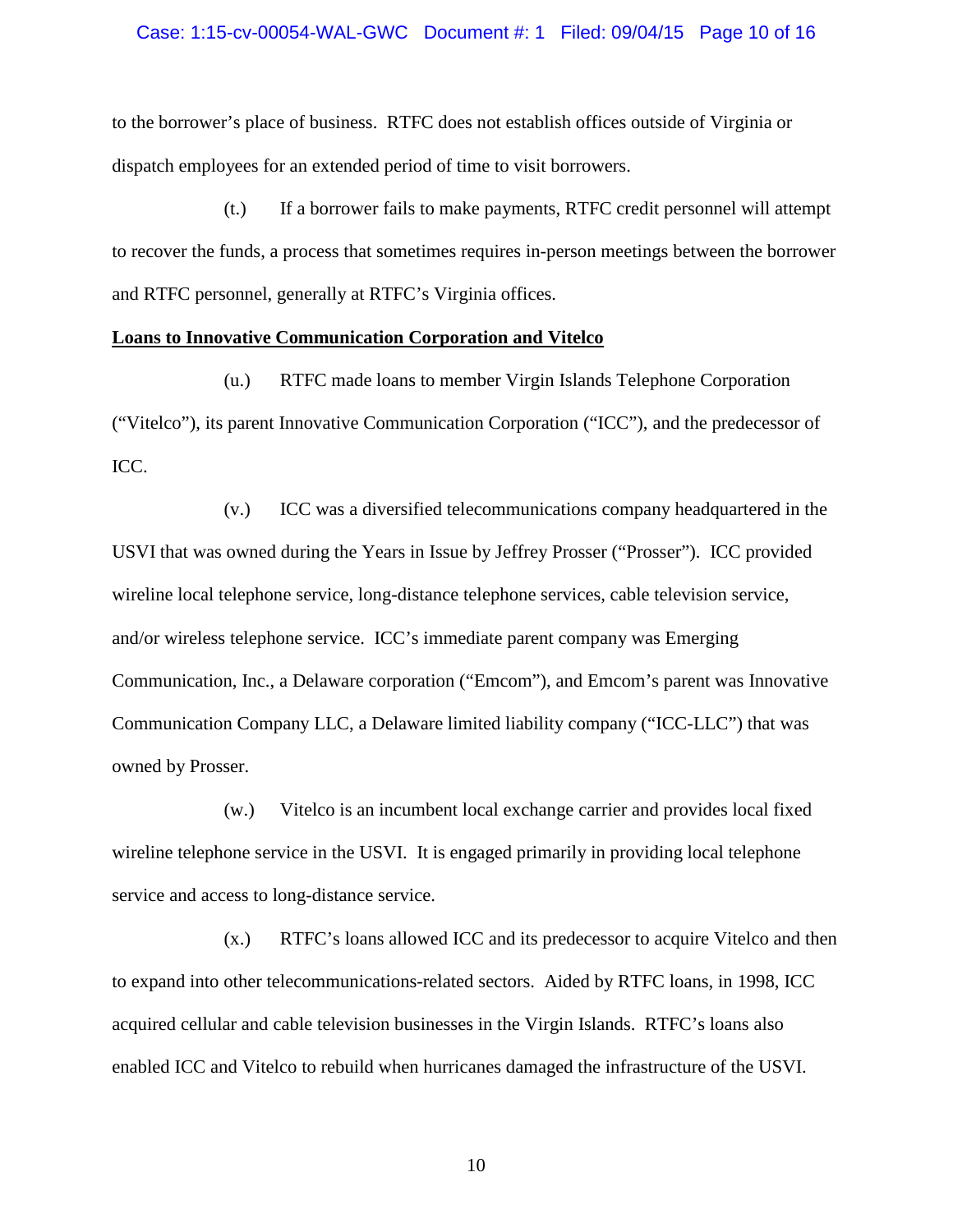#### **RTFC Activities Related to the Loans and Lack of Contacts with the USVI**

(y.) Each of the loans at issue was negotiated and originated with RTFC staff at RTFC headquarters in Virginia. All credit decisions were similarly made at RTFC offices in Virginia. Communications between RTFC and ICC, Vitelco, ICC's predecessor, and/or related entities (the "ICC Entities") took place with very few exceptions over the phone, by fax, or at meetings in the United States.

(z.) As with all other loans it issues, RTFC completed the underwriting process in an effort to ensure that the ICC Entities had the ability to meet their obligations and RTFC's financial standards. Underwriting decisions and all day-to-day aspects of managing the loans took place in Virginia.

(aa.) RTFC did not ever have an office in the USVI.

(bb.) RTFC did not ever have any employees or agents based in the USVI prior to or during the Years in Issue, other than engaging local counsel for the purpose of seeking legal advice. All RTFC staff members, with one exception, were employees of CFC, which also did not have any employees or agents prior to or during the Years in Issue based in the USVI other than legal counsel. RTFC's only employee during the Years in Issue was based in Virginia.

(cc.) RTFC's directors were United States citizens residing in the United States, not the USVI. All Board meetings were held in the United States, never in the USVI.

(dd.) RTFC was not required to, and therefore did not and has not, applied for or obtained any licenses to do business in the USVI.

(ee.) RTFC's business activities took place in the United States, outside the USVI, during the Years in Issue. All management decisions and major policy decisions were made in RTFC's Virginia office.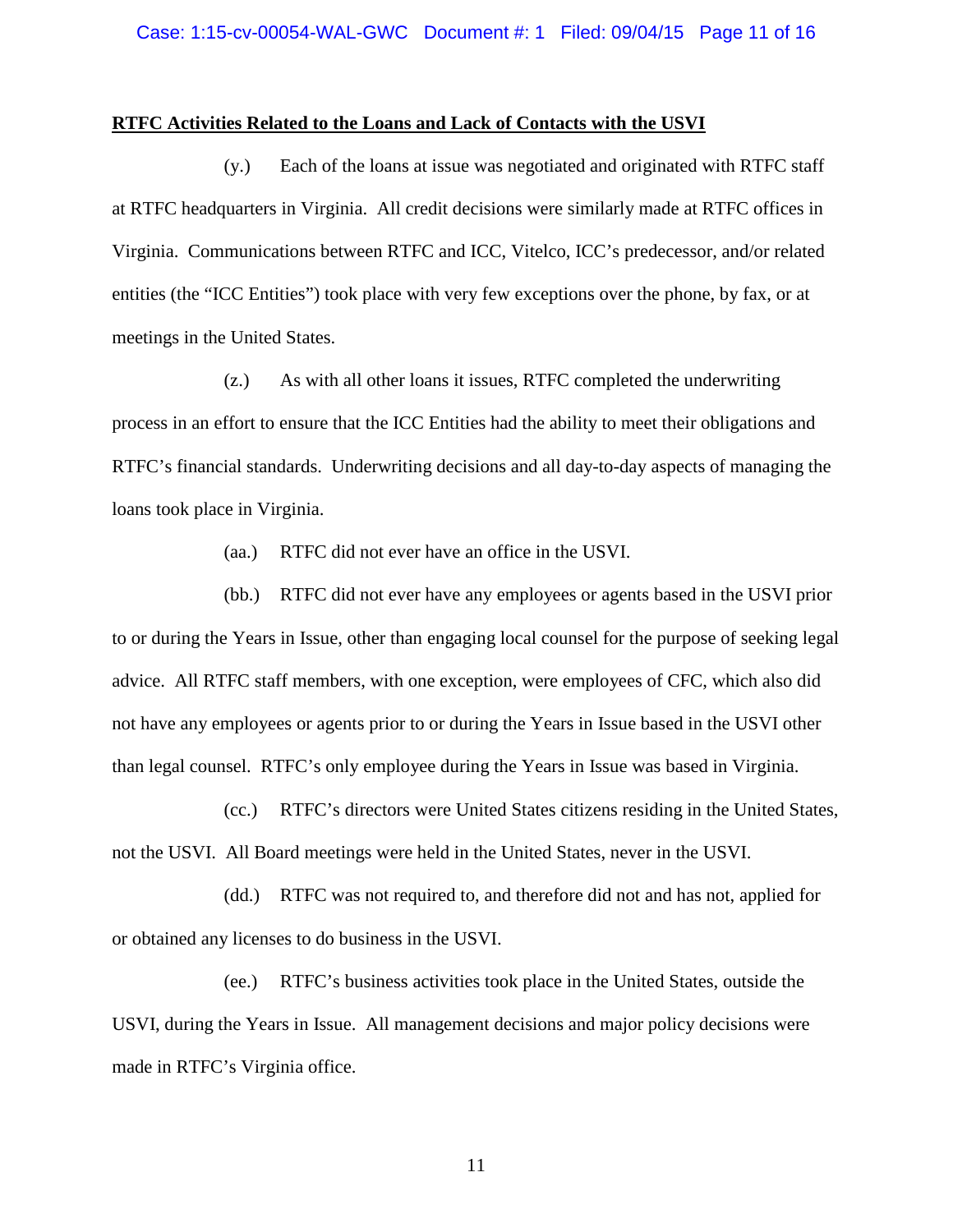#### Case: 1:15-cv-00054-WAL-GWC Document #: 1 Filed: 09/04/15 Page 12 of 16

(ff.) The underwriting and approval decisions for each loan took place in

Virginia.

(gg.) The loans to the ICC Entities originated in Virginia.

(hh.) The terms of all loans were negotiated by RTFC from Virginia and the

loans were executed by RTFC in Virginia.

(ii.) All of the loan documents at issue were governed by the laws of Virginia.

(jj.) Monitoring and maintenance of the loans was done from Virginia.

(kk.) During the Years in Issue, RTFC staff made only occasional brief trips to

the USVI.

(ll.) During the Years in Issue, all of RTFC's assets and loans were held in the United States.

(mm.) RTFC did not own property outside of the United States.

(nn.) All RTFC tax returns were prepared and signed in the United States by

independent accounting firms.

(oo.) All RTFC corporate records were maintained in Virginia.

(pp.) All disbursements from RTFC loans were made from locations in the

United States.

(qq.) All interest payments from the ECC Entities were paid via check sent to RTFC in Virginia or were made directly to RTFC's accounts in the United States.

(rr.) During the Years in Issue, RTFC did not have any bank accounts in the USVI.

(ss.) During the Years in Issue, all records and data for loans made to the ICC Entities were held in Virginia.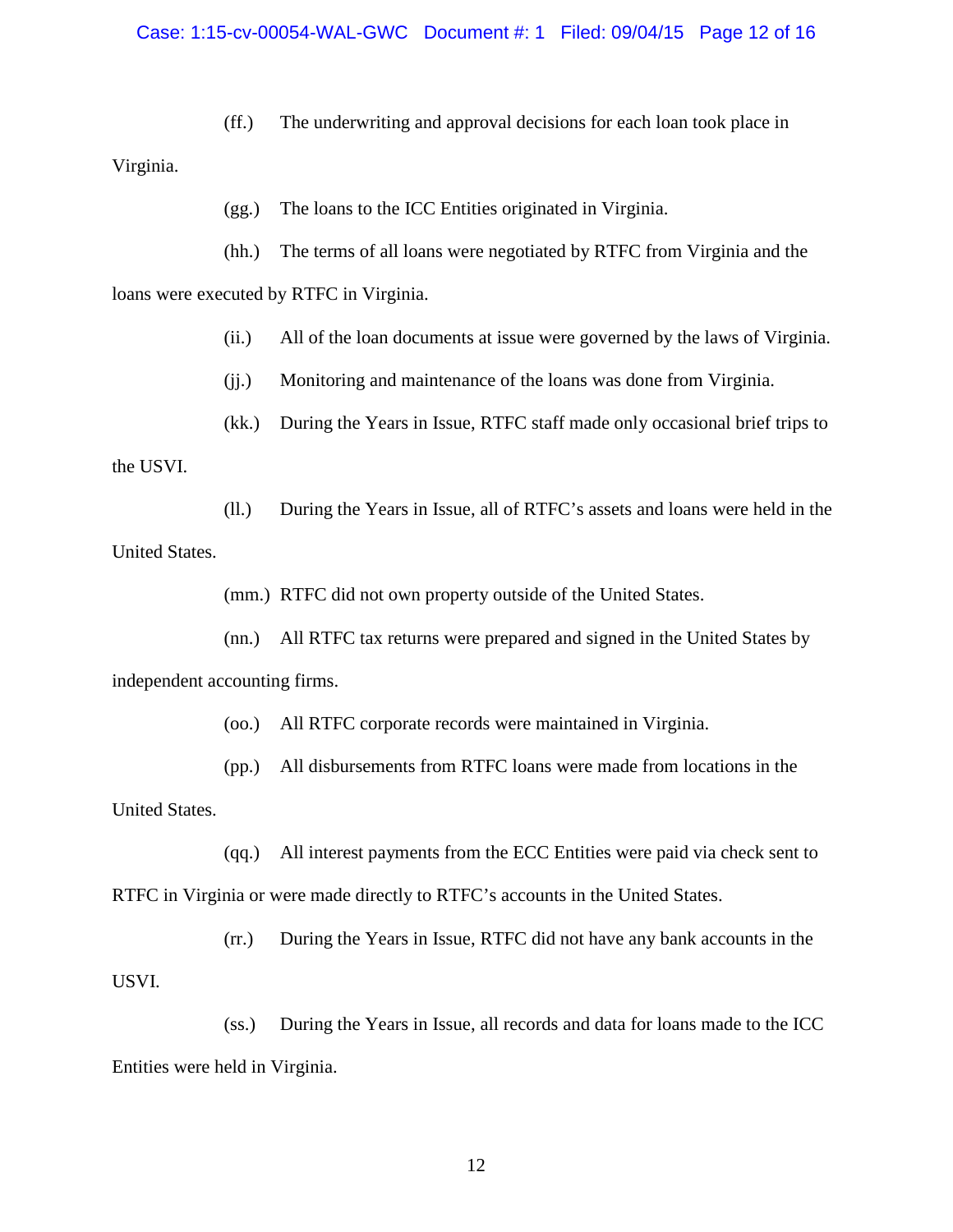(tt.) During the Years in Issue, RTFC did not solicit borrowers in the USVI.

(uu.) The only loans that RTFC made to USVI entities were to the ICC Entities.

(vv.) RTFC did not have letterhead or any other documents indicating a business or franchise in the USVI.

(ww.) During the Years in Issue, after taking into account deductions for expenses and excluding patronage dividends, RTFC had very little net income from the interest it earned on loans to the ICC Entities. In fact, for its fiscal years ended May 31, 1996, May 31, 1997 and May 31, 1999 through May 31, 2005 (years generally corresponding to the Years in Issue), RTFC paid in the aggregate a *total* of approximately \$225,000 in U.S. federal income taxes with respect to the net income earned on all of its outstanding loans throughout the United States and its territories and possessions, including the loans at issue in this case.

(xx.) During the Years in Issue, RTFC engaged independent accounting firms to review and audit RTFC's financial statements in the United States. In each year, RTFC had no uncertain tax positions, and these auditors issued unqualified opinions to the effect that the financial statements of RTFC presented fairly, in all material respects, the financial position of RTFC in conformity with accounting principles generally accepted in the United States of America. RTFC exercised reasonable diligence in ensuring an understanding of its tax obligations and acted in good faith in complying with those obligations.

(yy.) RTFC stopped lending money to the ICC Entities more than a decade ago, after ICC defaulted on its loans and declared bankruptcy.

#### **ICC Default and Bankruptcy**

(zz.) By late 2002, there were signs that ICC and Vitelco were experiencing financial problems.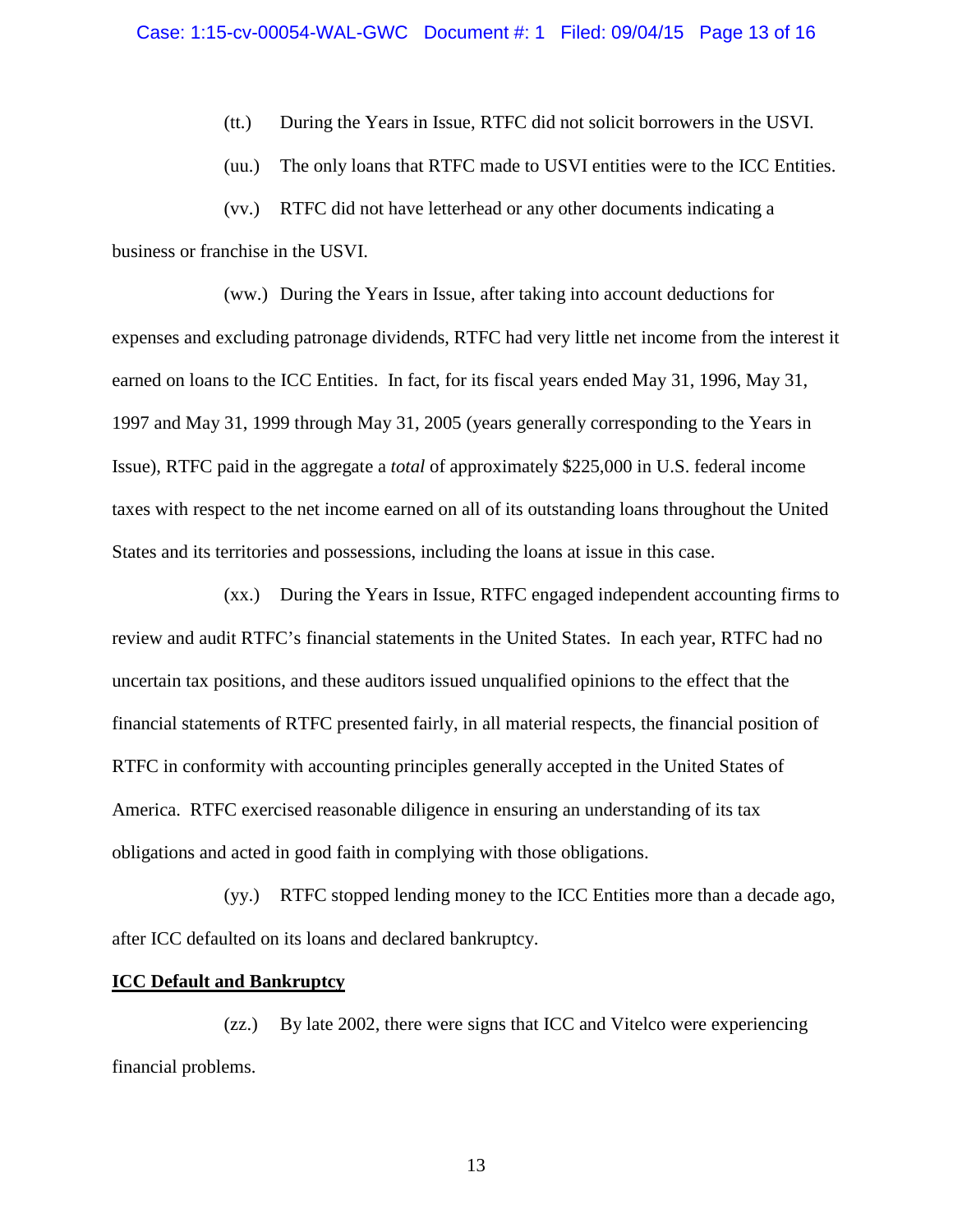#### Case: 1:15-cv-00054-WAL-GWC Document #: 1 Filed: 09/04/15 Page 14 of 16

(aaa.) In the spring of 2004, RTFC learned that Vitelco had raised capital by issuing \$85 million in preferred stock to private equity funds. Contrary to the requirement in RTFC's loan documents that any capital funds raised first be applied to RTFC's outstanding loans, ICC used funds raised by Vitelco to attempt to purchase the national phone company of Belize. When ICC and Vitelco failed to remit the proceeds of the equity sale as payment on account of RTFC's loans, RTFC declared a default, alleging this and several other violations of the loan agreements.

(bbb.) In late 2004 and in 2005, RTFC engaged in discussions with ICC and Vitelco in an effort to resolve the defaults. These discussions took place both via telephone and face-to-face meetings in Virginia. ICC and RTFC were unable to come to an agreement.

(ccc.) ICC made its last loan payment in June 2005.

(ddd.) RTFC's collateral for the ICC loans it extended to ICC included (i) a series of mortgages of real estate located in the USVI and elsewhere, security agreements, financing statements, pledges, and guaranties creating liens in favor of RTFC on substantially all of the assets and voting stock of ICC, (ii) a direct pledge of 100% of the voting stock of Vitelco, (iii) secured guaranties, mortgages and direct and indirect stock pledges encumbering the assets and ownership interests in substantially all of ICC's other operating subsidiaries, and (iv) a personal guaranty of the loans from Prosser, ICC's indirect majority shareholder and chairman.

(eee.) RTFC filed a lawsuit against ICC for failure to comply with the terms of its loan agreements. Subsequently, the parties reached a settlement on this lawsuit and others at issue between RTFC, ICC, and other related entities in which RTFC obtained entry of judgments against ICC for \$524 million, with Prosser jointly and severally liable for up to \$100 million, and dismissals with prejudice of all claims and counterclaims asserted by Prosser and his companies.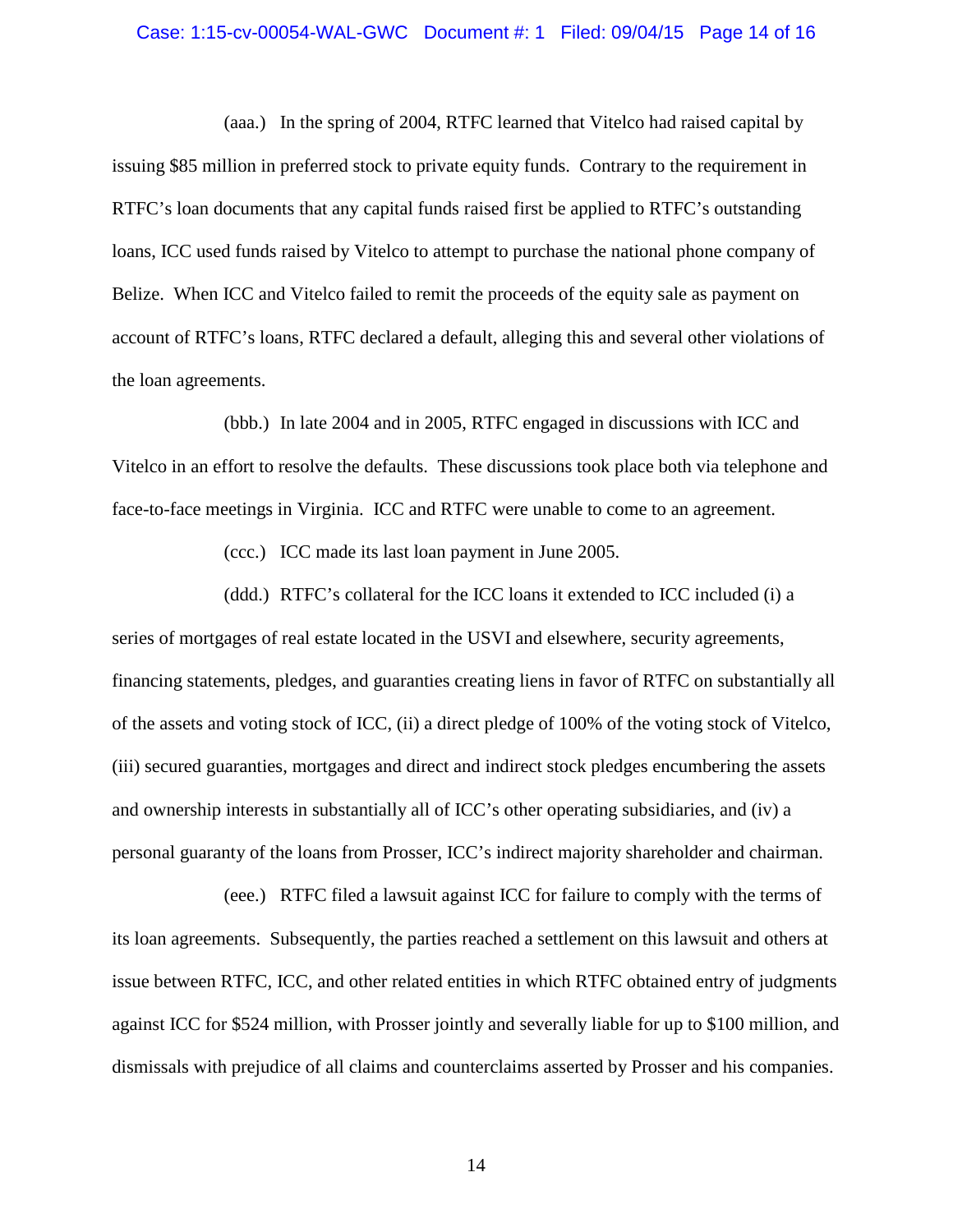## Case: 1:15-cv-00054-WAL-GWC Document #: 1 Filed: 09/04/15 Page 15 of 16

(fff.) Despite having the option to discharge the judgments for discounted payment, ICC and Prosser failed to satisfy the judgments, and in 2006, ICC, some of its related entities, and Prosser filed for bankruptcy. The bankruptcy court appointed a trustee to assume ownership and control of ICC.

(ggg.) In 2009, RTFC and ICC's bankruptcy trustee entered into a Purchase Agreement for certain ICC assets and stock in ICC subsidiaries operating in the USVI, the British Virgin Islands, and other jurisdictions. In connection with that transaction, RTFC wrote off \$354 million of the loans that it had made to ICC.

(hhh.) As part of the Purchase Agreement transactions, RTFC assigned its claims against ICC and the subsidiaries, including its liens and credit bid rights against the ICC entities and assets, to CFC.

(iii.) CFC has since taken steps to ensure that the business formerly operated by ICC could continue to operate as a utilities provider servicing the needs of the public in the USVI.

#### **Issuance of the Notice of Deficiency**

(jjj.) In 2004, according to local USVI news sources, Senator Luther Renee requested that the BIR investigate whether RTFC owed taxes based on loans issued to ICC.

(kkk.) RTFC is not aware that the BIR took any actions in response to Senator Renee's inquiry.

(lll.) Almost a decade later, in 2014, the BIR, through outside consultant Ruth B. Jackson, contacted RTFC regarding the tax issues alleged herein.

(mmm.) Following limited dialogue, the Notice of Deficiency was issued to RTFC's counsel on June 11, 2015.